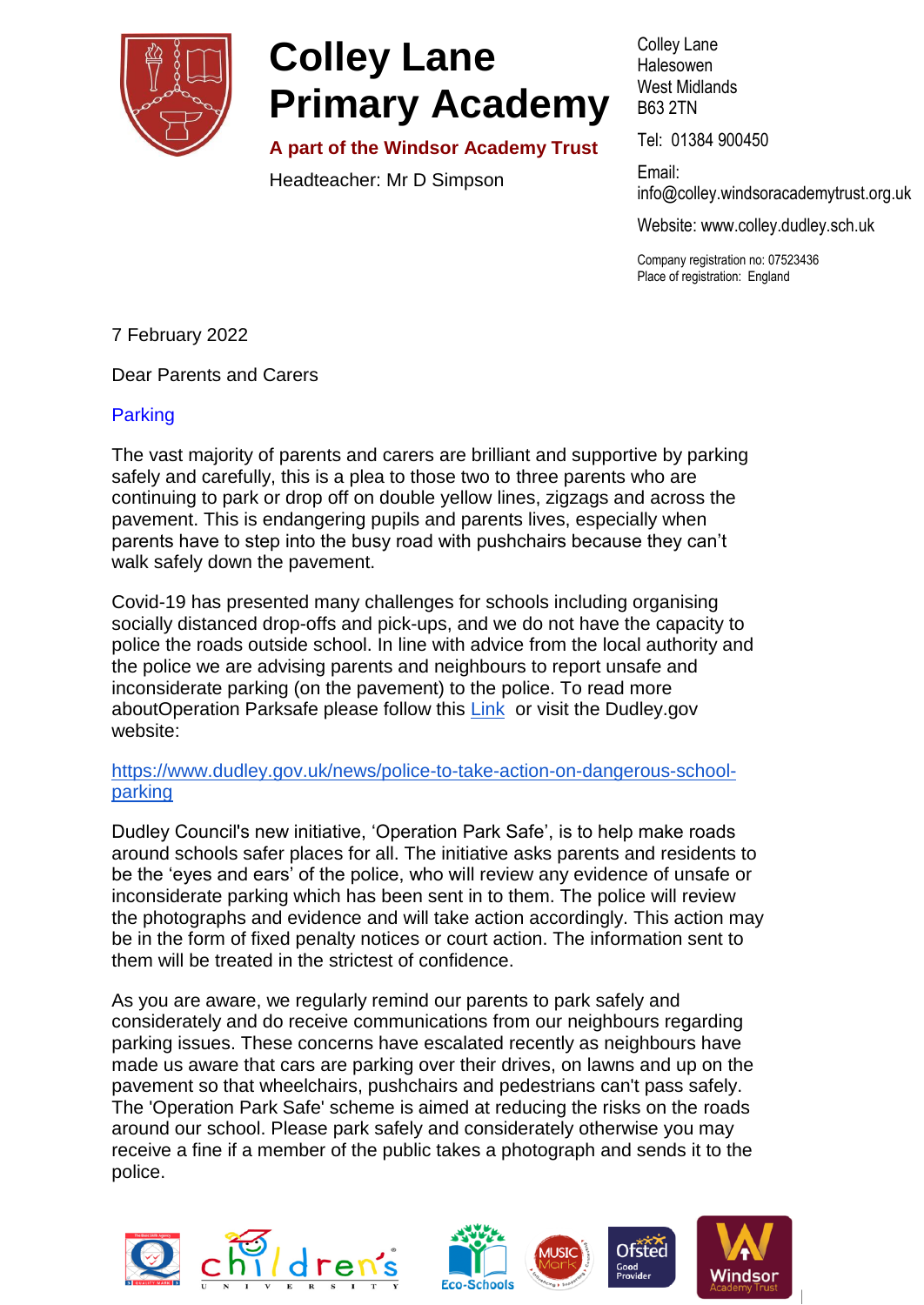Thank you for your understanding in this matter, as a school we want our community to be safe.

Yours sincerely

 $\delta$ PÆ

**Mr Dominic Simpson Headteacher**